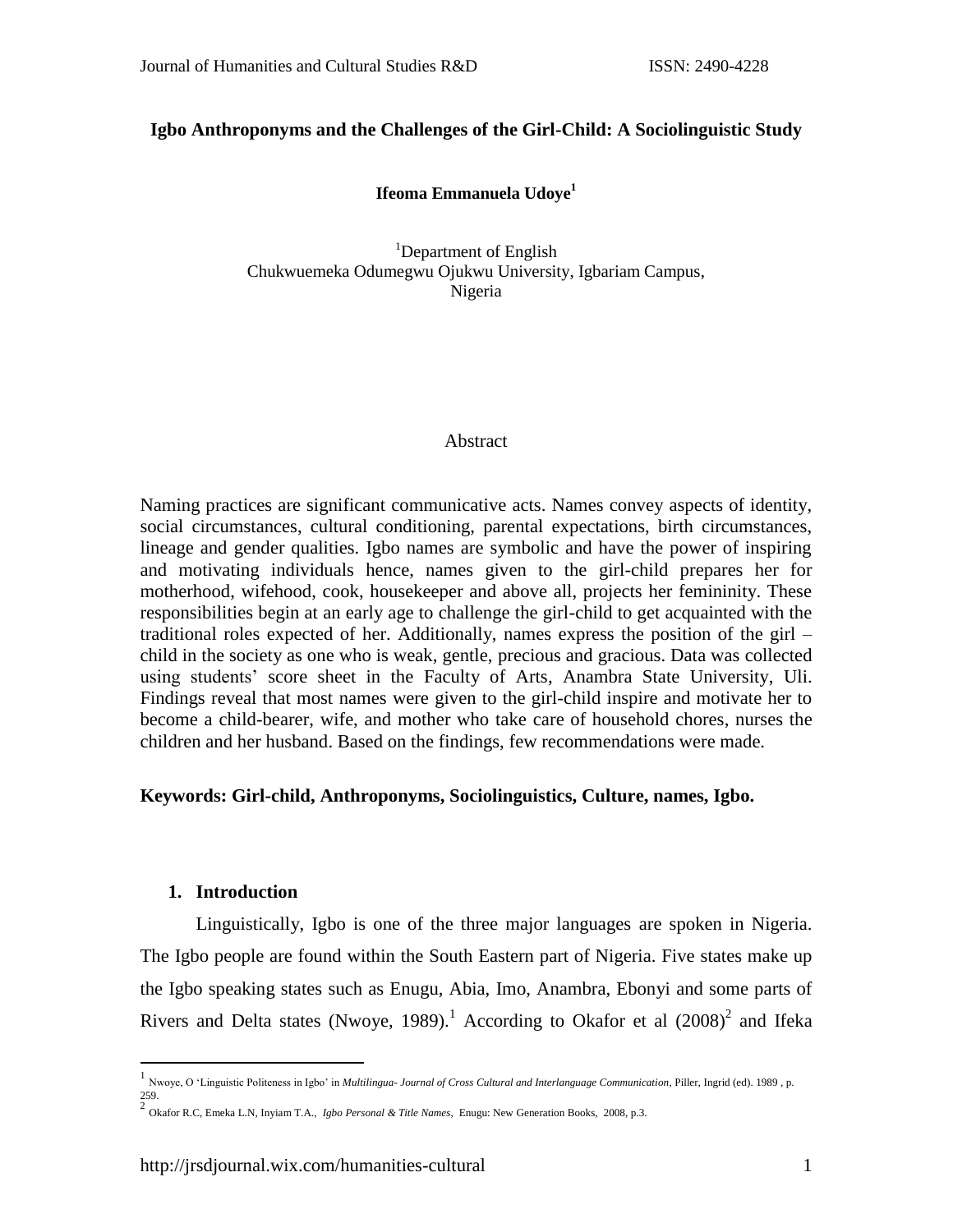$(2003)^3$ , there are many theories and myths about the origin of the Igbo people. The first attempt at understanding where the Igbo people migrated from started in 1789 by Olaudah Equiano, an Igbo ex-slave, who claimed that Igbos are the lost tribe of Israel, hence the cultural similarities between the two are circumcision, (*Ibe Ugwu*)and naming (Igu aha). Other theories were got from scholars, anthropologists, explorers and European traders such as Leith Ross  $(1939)^4$ , Forde and Jones  $(1950)^5$ . Naming is an important part of people's social identity and often bears personal significance. Anthroponyms is the study of personal names by which someone is known or referred to,  $(Crystal, 1997)^6$ . Ubahakwe (1982:27)<sup>7</sup> is of the view that Nigerian indigenous names, like most African names, have high culture content. By this statement, he meant that personal names are not simply labels used for mere identification purposes; on the contrary, an indigenous African name, on the whole, personifies the individual, tells a story about the parents or family of the bearer and in a more general sense points to the values of the society into which the individual is born. These claims could be confirmed for some tribes in Kenya, and the Akan in Ghan. Evidence from Choge  $(2006)^8$  shows that the culture of naming in Kenya reflects the past life of Nandi people which revolved mainly around cattle rearing and hunter-gathering such as *Kiplimo* "the boy of when the cows are going for morning gazing" *Kopot Tendencies "*mother of a lean bullock". Similarly, Ogechi et al (2002:71) <sup>9</sup>observe that some Abagusii and Nandi of Kenya personal names are based on disability such as *Kerewa (*Abagusii name meaning "one who is physically impaired"*)*, Kipseisei (Nandi name meaning "one who is dumb"). Disability names in this sense do not necessarily mean physical disability, but rather, the inability of a person to live up to the social expectations such as procreation, working in an agricultural field, fending for oneself, thereby highlighting the fact that these names show cultural beliefs concerning the relationship between man, nature and the universe. Likewise, in Ghana, Agyekum

<sup>3</sup> See; Ifeka,O. R , Womanhood in Igbo Culture: A Case Study of Works of Onyekaonwu, G.O and Maduekwe J.C. *Unpublished M.A Thesis. Nnamdi Azikiwe University, Awka*, 2003 . 4

Leith-Ross. S *African Women: A Study of the Ibo Nigeria,* London: Faber and Faber, 1939 p. 3.

<sup>5</sup> Forde D, Jones GI, *The Ibo and Ibibio Speaking Peoples of South Eastern Nigeria,*London:International African Institute, 1950, p. 10.

<sup>6</sup> . Cystal,D., *The Cambridege Encyclopedia of Langauge,* Cambridege: University Press, 1997, P.114

<sup>&</sup>lt;sup>7</sup> Ubahakwe, E, ' Culture Content of Igbo Personal Names' in Igbo language and culture, F.C Ogbalu and E.N Emenanjo (eds) Ibadan: University Press Ltd, 1982, p. 34.

<sup>8</sup> Choge, S, 'Towards Understanding Language Death: The case of dead and Non-used Nandi Anthroponyms' A paper presented at *5th World Congress of African Lingujistics Held at the African Union Secretariat, Adidas Ababa, Ethiopia,* 20006. P. 1 9

Ogechi, N, Ruto, S., 'Portrayal of Disability through Names and Proverbs' in *Stichproben. Wiener Zeitschrift fur Kritische Afrikastudien,* 2000, p.71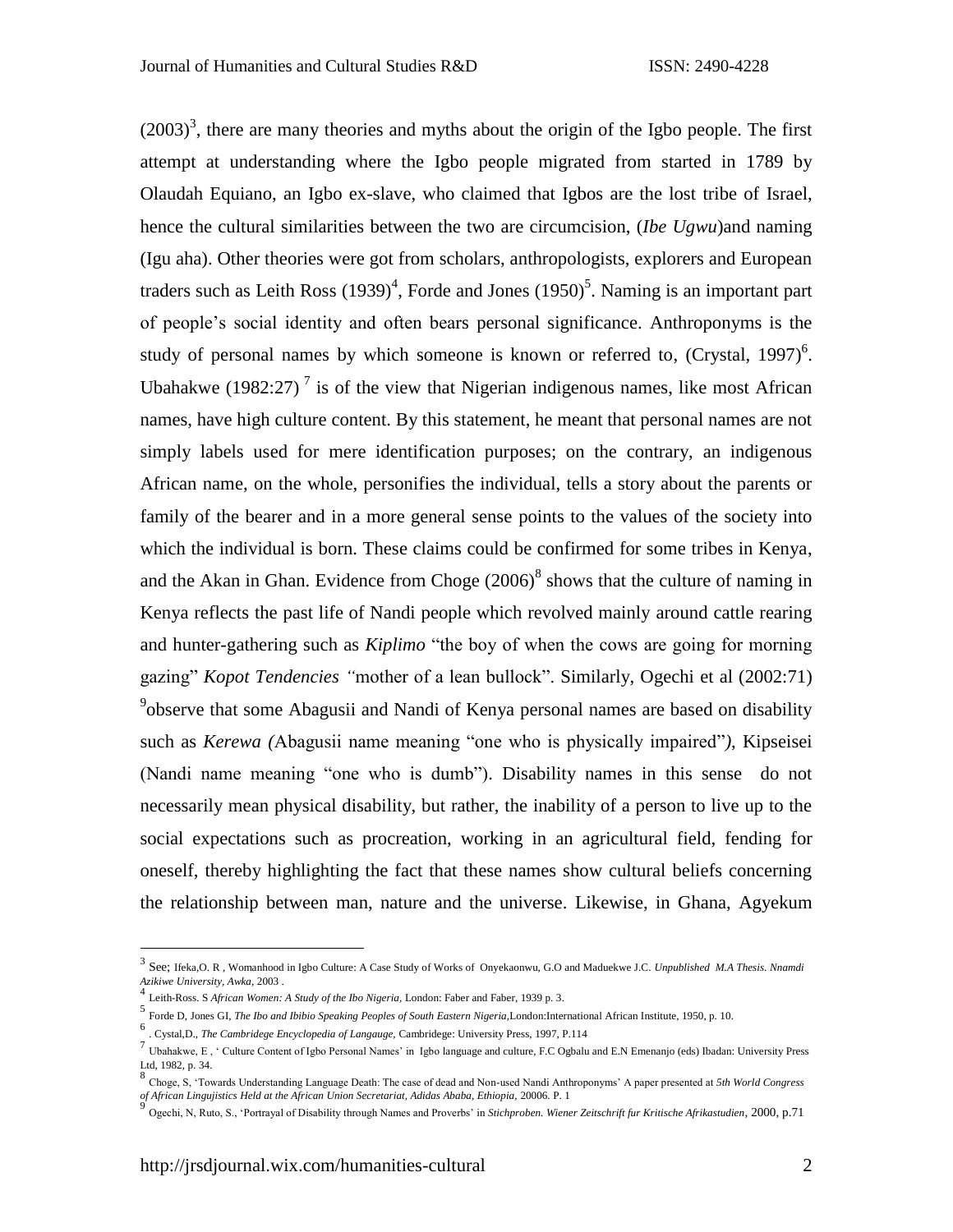$(2006:206)^{10}$  opines that Akan names of Ghana are based on cultural attributes of the people which capture the rich socio-cultural heritage of the people, their religion, language and thought, and such names are *Nyamekye* "God's gift", *Dappa* "sacred Tuesday". Igbo names relate to emotional events, circumstances, attitudes, gratitude to the gods or to socio-cultural events, in general, such as *Nnenna "*mother of my father", *Chikeluo* "God's perfect creation"*, Obiechina "*may my lineage never be extinct", *Ahamefuna* "may my name never be lost" *, Igwebuike* "the multitude/majority is power", *Udezue* <sup>11"</sup>my fame is complete", *Ndubisi* "life first", *Adamma* "beautiful daughter" (Kammelu 2008:208<sup>12</sup>, Onuoha 2008)<sup>13</sup>. In Igbo traditional society, names are given by the child's father or grandfather and rarely by the mother or grandmother (Offordile, 1998).<sup>14</sup> Women are not allowed to give personal names to a child unless they are pet names (Okafor, Emeka, and Inyiama (2008). This is because women in Igbo culture are considered to be inferior to men as observed by Okemgbo et al  $(2002)^{15}$  who claim that in Igbo land women are not allowed to hold the traditional title, cannot take any major decisions at home, have no influence and control over economic resources. Similarly, Ifeka (2003) posits that the traditional Igbo woman is considered to be emotionally immature, irresponsible and lacking in sound judgment; thus, she is blamed for every ugly circumstance because the society does not give her the opportunity to defend herself in the assembly of kinsmen since she is seen as being less important and cannot stand before men. Gender inequality has continued to account for men's dominance over women in the scheme of things. Women are subjugated and oppressed particularly in the family. Mbabuike (1996)<sup>16</sup> asserts that Nigeria practices a patriarchal society in which men take the first place forcing women to be socialized, indoctrinated and coerced into cooperating with the patriarchal system. When a first –born child is a girl, parents are usually disappointed worse, and still if all children are female, the father looks outside for

<sup>10</sup> Agyekum Kofi, 'The Sociolinguistic of Akan Personal names'*, Normadic Jurnal of Afican Studies,* Vol. 15. No. 2. 2006, P.235

<sup>12</sup> Kammelu, Nkiru . 'Reconstruction of Igbo personal names: The phono – semantic implications'. In I. Ikwubuzo, C. Ohiri Aniche and C. Nnabuihe (eds), *Udezuluigbo A Festschrift in Honour of Sam Uzochukwu,* 2008*.* pp 208-223 13

Onuoha, Ogbonna, 'Language change: Some emerging evidence from Igbo proper names'. Ikwubuzo, C. Ohiri Aniche and C. Nnabuihe (eds) *Udezuluigbo A Festschrift in Honour of Sam Uzochukwu*, 2008, pp.224 - 299 <sup>14</sup> Offodile, E.P.O. *A pedigree of Awka and its people*, Awka: Kucena – Damian Nigeria Limited, 1998, p.20.

<sup>15</sup> Okemgbo CN, Okemgbo AK and Odimegwu C.O 'Prevalence Patterns and Correlates of Domestic Violence in Selected Igbo Communities in Imo State Nigeria', *African Journal of Reproductive Health*, 2002, Vol 6, No.2, P.101<br><sup>16</sup> Mbabuike M.C, 'Cosmology of Igbo Anthroponyms; Life Continuum and Liturgy of Culture' *Dialectal Anthropology,* Vol 21, No. 1, 1998, p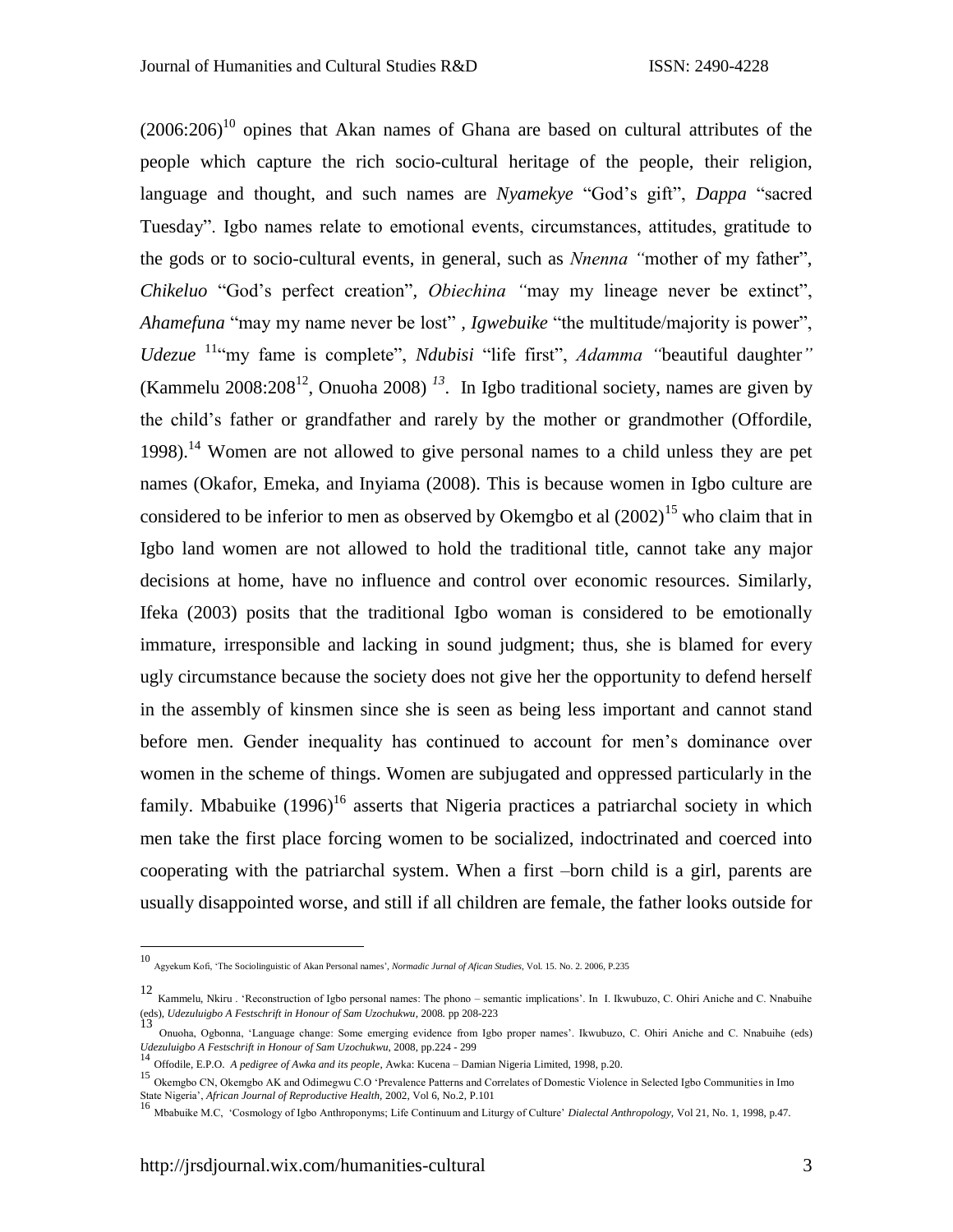male successors. Again, Mbabuike (1996) observes that a family in Igbo land without a male child is heading for extinction. This is well summed up by Isiugo-Abanibe  $(1993)^{17}$ who noted that;

1. a man who died without a son lived a worthless life; he is inherited by his brothers and is soon forgotten since his branch of the family tree has ended. Also, in traditional Igbo society, the status of a man is partly assessed by the number of his sons, a man with many sons is viewed as a wealthy man.

The reason given for wanting a male child is that the male child will propagate the family's name and this<sup>18</sup> preference of male children over female affect the education of the girl-child and leads to low girl-enrolment in schools. At home, chicken gizzards, liver, tongue, heart, and lungs are consumed only by men being especially the heads of family, (Iwu, 1986:134)<sup>19</sup>. Igbo culture devalues women, considers them as fickle and untrustworthy. These views that denigrate women are brilliantly captured in Igbo proverbs, and one of such examples is "*Ajo nwa na-aza aha nne ya"* meaning "A bad child answers his or her mother's name". In the same way, Obiefuna  $(2010:180)^{20}$  posits that women have been held responsible for failures of men and at times for the breach of relation between men and gods, and a typical example of him is the myth of *Deus Otiosos* (the withdrawn God) among the Igbo which is blamed on a woman pounding yam in the night and hitting the legs of God who came out in the coolness of the night to have some rest. Despite revolutionary efforts championed by various feminists' movements, human right groups, International organizations and social crusaders such as UNICEF, The United Nations Declaration on the Elimination of Violence against Women (CEDAW), Standing against Global Exploitation (SAGE) channeled towards putting a stop to oppression and suppression of the feminine gender in various issues and aspects of life, one notes with utmost dismay that little or no attention has been directed at the issue of gender equality as it affects names. Names embody deep expressions of attitude, sentiments, aspirations, commentaries on life experiences and most importantly an

<sup>17</sup> Isiugo Abanibe, Ebigbola J.A, Adewuyi, 'Urban Nuptiality Patterns and Marital Fertility in Nigeria', *Journal of Biosocial Science* , Vol 25, No.4, 1993 P. 483

<sup>19</sup> Iwu Maurice, 'Empirical Investigation of Dietary Plants used in Igbo Ethnomedicne , in *Plants in Indenous Medicine and Diet:Biobehavioral Approaches*, Nina Etkin (ed), 1986, P. 134 20

Obiefuna B.A, 'Envisioning a More Gender Inclusive World for Humanity: Challenges and Prospects' in *Celebration of Academic Excellence: Festschrift in Honour of Professor L.N Muoghalu,* Jo Eyisi, Ernest Obienusi and Eric Omazu (eds), Enugu: El 'Demak Publishers, 2010, p.180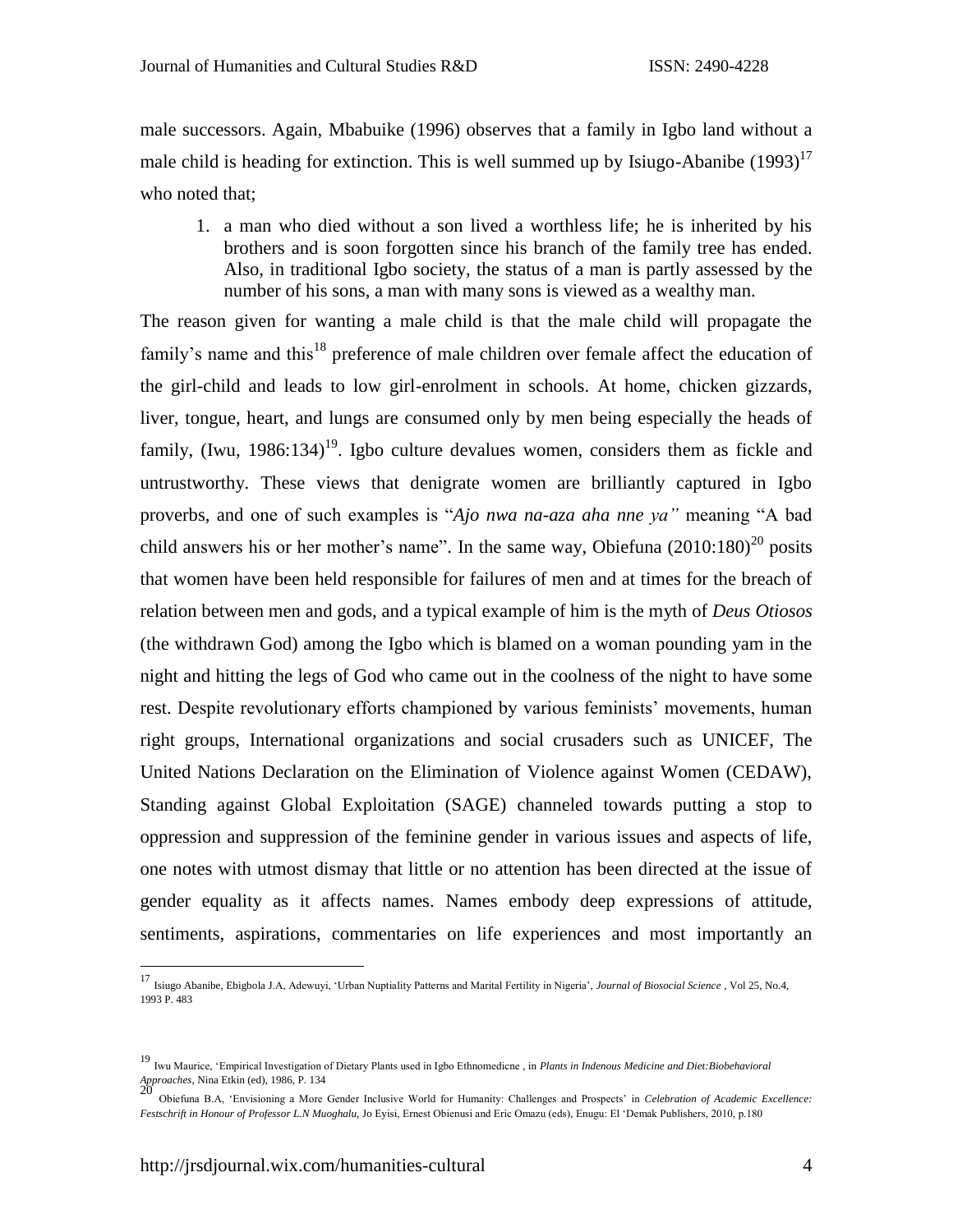instrument of social change which represents who we are, (Mbubuike, 1996). Orji  $(1972:76)^{21}$  admits that a person's name can make a certain auspicious prediction on the person's future. Furthermore, names may identify and describe us in relation to others; therefore, they are rich with meaning and deserve examination as a symbolic artifact. Abel  $(2010)^{22}$  observed that names do in fact influence important life outcomes. He observed that people whose names begin with 'la' such as Laura are more likely to become lawyers while individuals whose names begin with 'Geo' are more likely to become geologists. The name given to the girl-child begins at an early age to remind, motivate and influence her career choice. This study will, therefore, be beneficial to parents, the girl-child, scholars of sociology and anthropology and custodians of culture in general in encouraging and guiding the girl-child so that she will overcome the cultural challenges placed on her through her name like a becoming mother, wife, cook, and housekeeper. Additionally, the study will help in choosing names for newly born girls.

#### **1.2 Anthroponyms**

Anthroponym according to Eruchalu  $(2009)^{23}$  is a set of personal names, and the study of such names is called Anthroponomastics. Personal names include first name, second name, surname and even sobriquets or pseudonyms. Udoye  $(2009)^{24}$  suggests that names can express a wide range of social values like the beliefs about religion, social order and expectations of the parents from the child. As a result, names have a spirituality that is a powerful means of establishing and maintaining perceptions of individuals. Kaplan and Bernays  $(1997)^{25}$  are of the view that names embed information in gender, era of birth and ethnicity. Thus, names reflect the value of male children over female children and how members of the society regard the world of male and female children.

 21 Orji, Ogonna Chuks *Names from Africa: Their Origin, Meaning and Pronunciation,* Chicago:Johnson Pub. Co, 1972, P. 76

<sup>22</sup> Abel E., ' Influence of Names on Career Choices in Medicine' *Name: Journal of Onomastics,* Vol.58, No. 2*,* 1 June 2010, p.65.

<sup>23</sup> Eruchalu N.M 'Language and Social Identity: The Significance of Sobriquets of Married Igbo Women' , in *The Humanities and Nigeria's Democratic experience* , A.B.C Chiegboka, C.E Nwadigwe, and E.C Umezinwa (eds), Nimo: Rex Charles, 2009, p. 416.<br>24

Udoye Ifeoma 'A Semantic Classification of Awka Anthroponmys' Unpublished Masters Thesis Submitted to the Departmnt of Linguistics, Nnamdi Azikiwe University, 2009, P.10 25

Kaplan Justin and Bernays Anne , *The Language of Names***:** *What We Call Ourselves* New York : Simon Press, 1997, p.1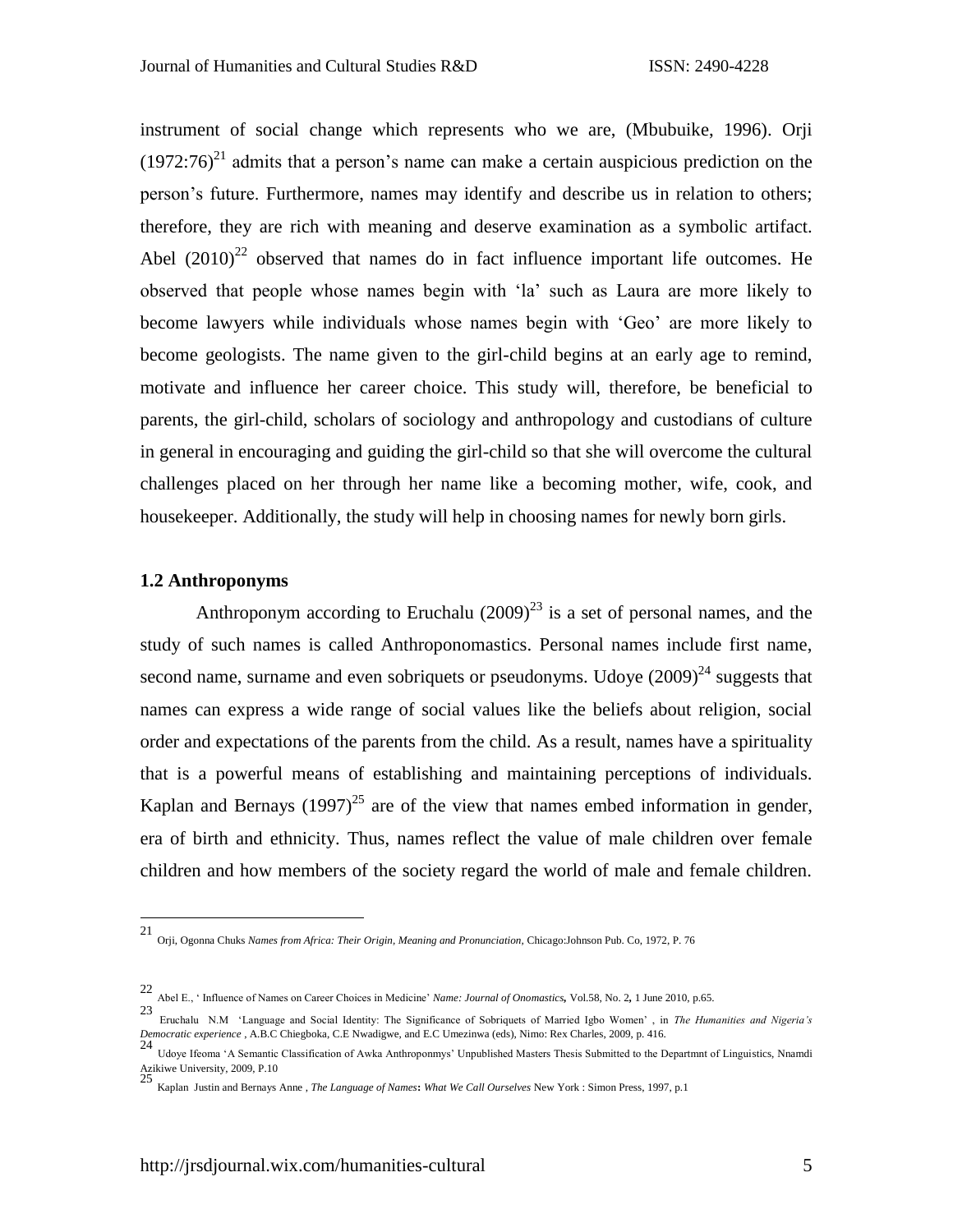Names are not mere tags of appellations but serve as deep expressions of hopes, family lineage, values, attitudes, aspirations and commentaries on life experience (Okafor et al 2008). Again, Okafor et al (2008) found that names are endowed with special meaning and ultimately have the ability to influence the behaviors, attitudes and emotions of the bearer. Accordingly, names persuade the girl-child to be gentle, weak and gracious. Therefore, names are a vital communicative resource and are the most important component of an individual's self-identity which represents status, occupation<sup>26</sup> and social identity.

#### **1.3 Gender**

According to Eitzen and Maxine  $(2000)^{27}$ , gender denotes a social category which refers to differences in female and male roles and the interlocking systems in which these roles are embedded. In line with the definition of the concept, it is apparent that gender influences the economic, social, political and cultural attributes associated with being a male or female. However, there is an erroneous view that gender only promotes women, but in reality, gender focuses on women and on the relationship between men and women, their roles, access to and control over resources, a division of labor, and needs. Therefore, gender is a social construct which is central in organizing principle of societies  $(FAO, 1997)^{28}$ .

Gender is applied to naming. Gender naming influences individuals to internalize and personalize cultural constructions which motivate the individual to construct an identity that is consistent with the name. According to Onukawa  $(2000)^{29}$ , Igbo names are classified under masculine, feminine and gender-neutral names. However, genderspecific names constitute more than 90 percent of Igbo names such as:

Table 1: Male names

| <b>Meanings</b><br><b>Male Names</b> |
|--------------------------------------|
|--------------------------------------|

<sup>27</sup> Eitzen Stanley and Maxine Bacazinn *Social Problems,* Boston: Allgn and Bacon, 2000, pp 247

<sup>&</sup>lt;sup>28</sup> FAO 'Gender :Gender the Key to Sustainability and Food Security SD Dimensions, 1997[, www.FAO..org/gender/gende.htm](http://www.fao..org/gender/gende.htm) (accessed 12 August 2015) 29 . Onukawa M.C., 'The Chi Concept in Igbo Gender Naming' *Africa,* Vol.70. No.1 2000 p.107.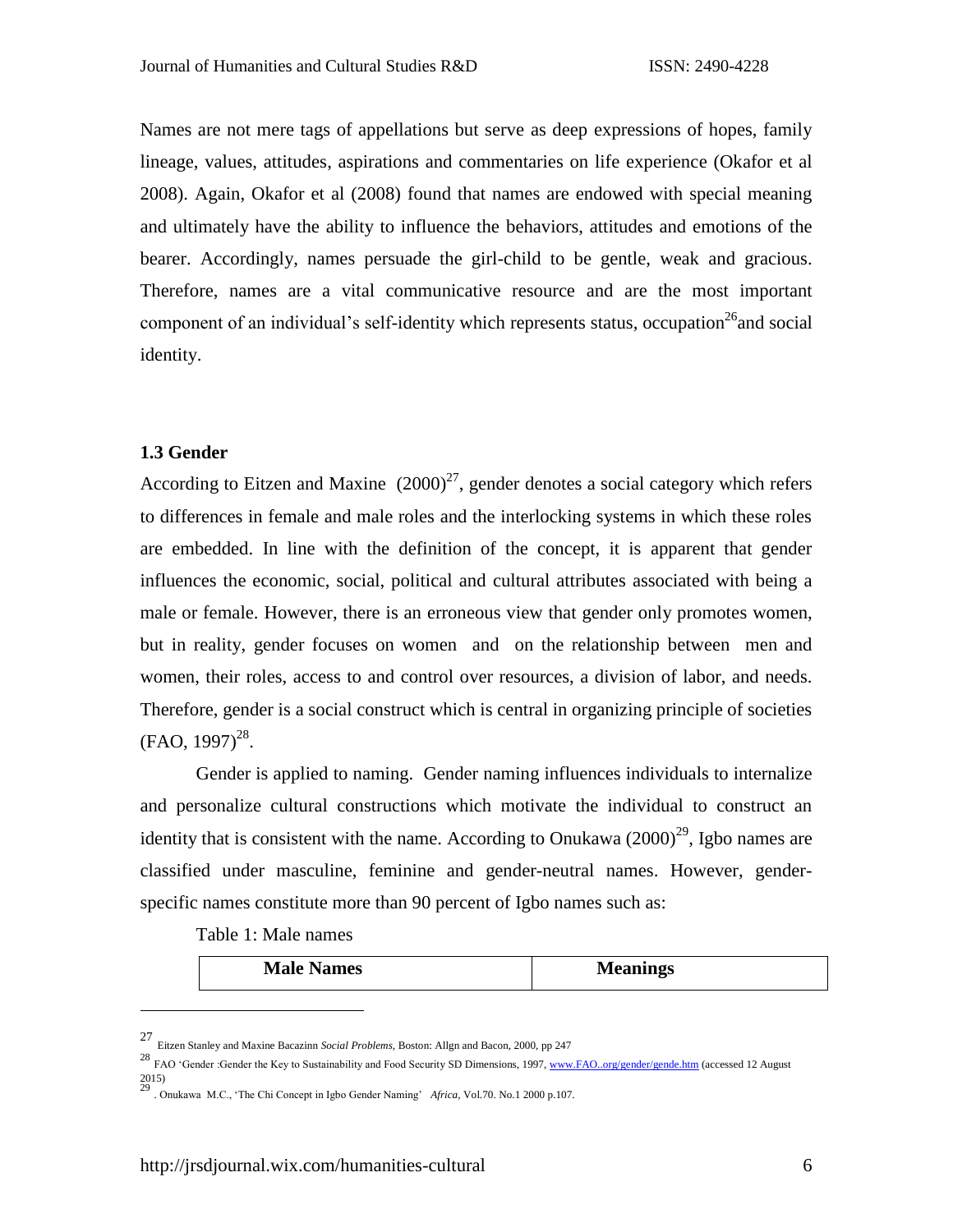| Ugochukwu | God's special gift         |
|-----------|----------------------------|
| Jidefor   | Stand with the truth       |
| Ugonna    | Father's pride             |
| Iloabuchi | Your enemy is not God      |
| Madueke   | Humans don't create except |
|           | God                        |

Table 2: Female names

| <b>Female Names</b> | <b>Meanings</b>     |
|---------------------|---------------------|
| Akwaugo             | Precious daughter   |
| <b>Uzoamaka</b>     | The journey is good |
| Isioma              | Good luck           |
| Fumnanya            | Love me             |
| Ifeoma              | Good thing          |

Table 3: Gender neutral names (also known as Unique names)

| <b>Gender Neutral Names</b> | <b>Meanings</b>  |
|-----------------------------|------------------|
| Munachimso                  | I am with my God |
| Chisom                      | God is with me   |
| Golibe                      | Rejoice          |
| Yobachukwu                  | Ask God          |
| Sochima                     | Only God knows   |

Onukawa  $(2000)^{30}$  further illustrated that male names are associated with issues such as deities e.g.*Ala* (earth), *Anyanwu* (sun deity) *Eze* (king), concepts of greatness such as *Duru* ( a great man of utility) and other mysterious phenomena like *Onwu* (death). While female names are associated with dainty issues like *Mmasinachi* (beauty is from God), *Ujunwa* (a child who has come in time of plenty or wealth*), Anuli* (happiness), Achebe

<sup>30</sup> Onukawa M.C., 'The Chi...' pp,107, 108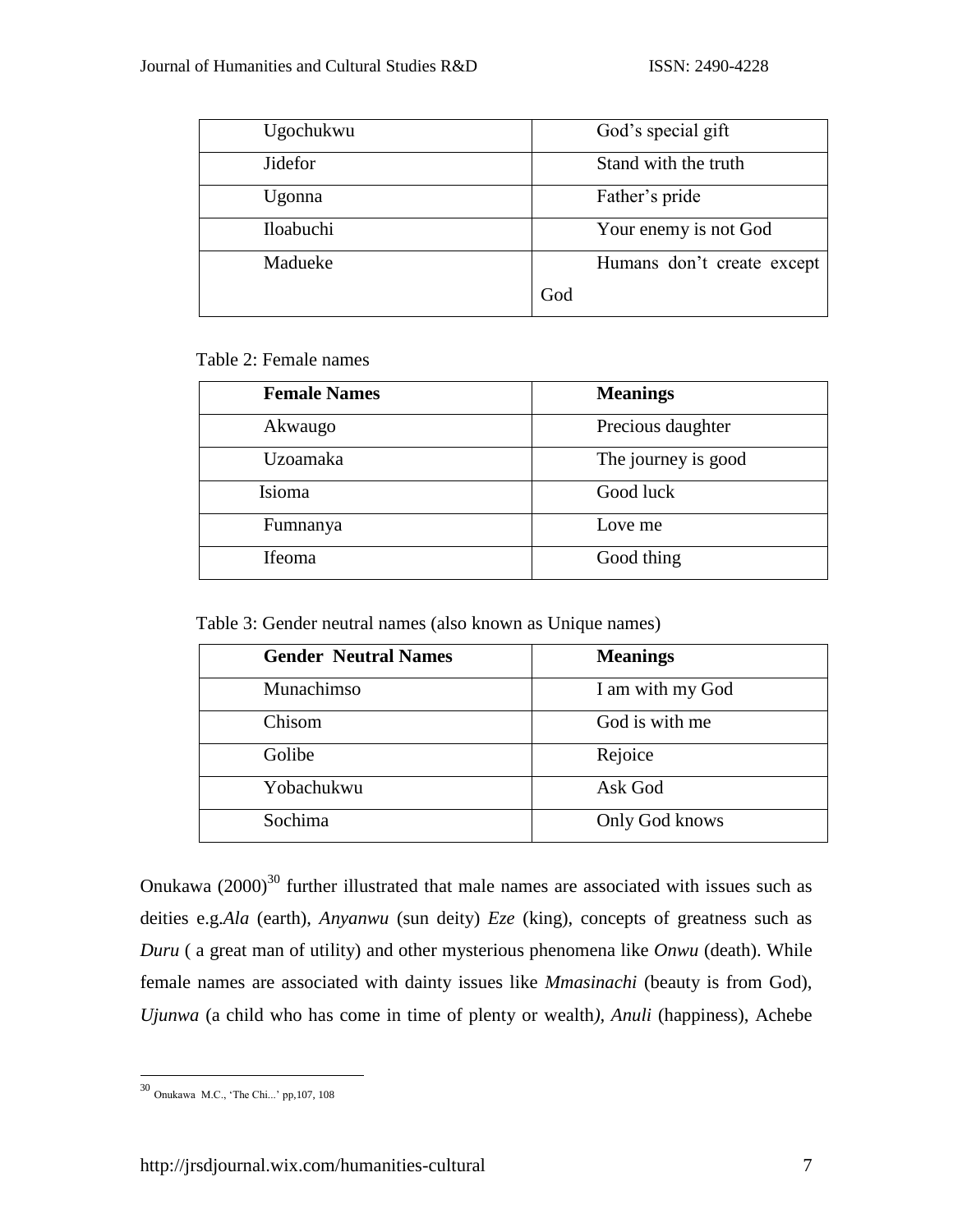(1975) as cited by Onukawa (2000) who posits that if you want to know how life has treated an Igbo man, a good place to look at is in the names his children bear.

#### **1.4 Sociological Influence on Naming**

All over the world, people give names to their children. There is no human being without a name; however, in the traditional society Igbo, names occupy an important position. Mbabuike  $(1998:48)^{31}$  opines that:

2. Names are actual persons rendered in words and sounds. To exist without a name for the Igbo people is to be faceless, to be socially inconsequential, and to be without any social status. Personal names among the Igbos are identificatory, classificatory and declaratory.

A child is a rare and precious gift from God. Children are the pride of their parents. Consequently, great affection is given to them. A man with many children is seen as a rich and blessed person. Therefore, childbirth is regarded as a blessing and honor from God. That is why most Igbo families do not traditionally resort to either abortion or artificial family planning methods, (Nwaoga,  $2013:706 - 707$ )<sup>32</sup>. The premium placed on the child partly accounts for the high birth rate among the Igbo people. They believe also that money cannot buy children, as cited by Isiugo  $-A$ banihe  $(1994)^{33}$ . Every child is given a name at birth. It assigns a personal identity to the bearer and marks him off as a separate entity in the family (Udeolisa,  $2010:116$ )<sup>34</sup>. Sociologically, names tell a lot about the organization of a society among various members of the family in relation to their immediate environment. Some names are a reflection of the societal circumstances and cultural situations (Mbabuike,  $1996$ )<sup>35</sup>.

#### **1.5 Naming Ceremony**

 $\overline{a}$ 

Naming is a very important aspect of Igbo culture. Child naming varies from culture to culture. When a child is born, there are many ceremonies which take place such as burial of umbilical cord, circumcision, first hair/nail cutting, teeth – cutting, etc., but

<sup>31</sup> Mbabuike M.C, 'Cosmology of Igbo...' pp, 48

<sup>32</sup> . Nwaoga, C.T, 'Socio-Religious Implications of Child Adoption in IgbolandSouth Eastern Nigeria' *Mediterranean Journal of Social Sciences,* Vol 4, No.13, 2013,p.706<br><sup>33</sup> Isiugo Abanibe, Ebigbola J.A, Adewuyi, 'Urban...' pp,484

<sup>34</sup> . Udeolisa U.E 'The Impact of Christian Baptism on Traditional Igbo Naming Ceremony' *Knowledge Review,* Vol.21, No 1 2010 p.115

<sup>35</sup> . Mbabuike M.C, 'Cosmology of Igbo...' pp, 48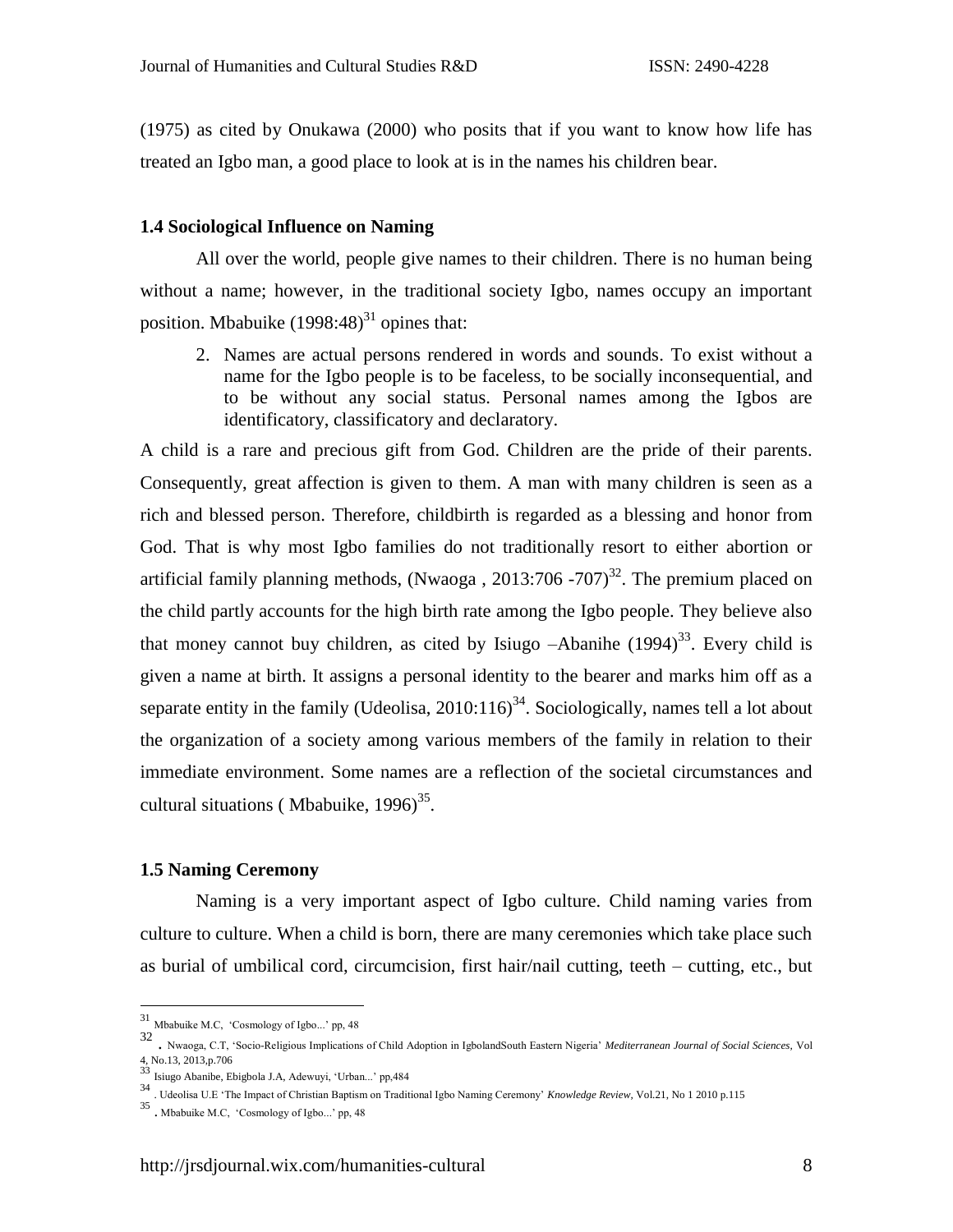the greatest one is naming ceremony (Offordile,  $1998$ )<sup>36</sup>. The naming ceremony is the most elaborate of all, and it has religious significance. The naming ceremony takes place on the twenty – eight day (7 native weeks) after birth. It is an important day in the life of the baby because the baby will be distinguished by the name (Uchegbue,  $2010:160$ )<sup>37</sup>.

Name giving is an exclusive right of the baby's father and grandfather which takes place at the obu (compound) of the child's father. The eldest member presides over the ceremony, and the child is lifted into the air. Water may be poured on the child to show that blessings will flow like water and the baby will be prayed for, then the father is asked to name the child. Presents are usually given to the child, and those present are feasted with palm wine, pounded yam meal and meat, (Offordile, 1998)

However, the elaborateness of celebration on the birth of a boy cannot be compared with that of a girl-child because of the place of the girl-child in our society, Ozumba,  $2005$ <sup>38</sup>. She is seen as one who brings sadness rather than a joy to the family. Achufusi  $(1994)^{39}$  admits that social traditions and deep-rooted religious and cultural beliefs make it unacceptable for the girl-child to express her opinion on social, family and personal issues.

According to Offordile (1996)<sup>40</sup>, Igbo names always have a meaning, and fathers determine the name that is given to a child considering the four market days: Eke, Oye, Afo and Nkwo. Examples of names relating to the market days are Nweke, Nwafor, Nwankwo, Udoye. Some names also denote the preference for boys. Examples are *Nwanyimeole* "what can a woman do?", *Nwokedinma* "a male child is valuable", *Nwokediuko* "A male child is scarce", *Nnabuchi* " Father is the god", *Nnabugwu* "Father is honour" *Nnabuife* " Father is my light", *Nnama* "Father knows", *Nnamefuna* "May my father live", *Nnanwenwa* "Father owns the child". Names are given in gratitude to God, the spirits and ancestors like *Chianu* "God hears", *Chkwudalu* "Thanks to God", *Chukwudiogo* "God is generous", *Chukwudum* "God leads me", *Chukwuka* "God is

<sup>36</sup> Offodile, E.P.O. *A pedigree...'* pp, 30

<sup>37</sup> Ucheegbue C.O, 'Infancy Rites among Igbo of Nigeria', *Research Journal of International Studies*, Vol 17, 2010, p.160.

<sup>38</sup> Ozumba Goddy 'Gender Sensitivity in Igbo Culture: A Philosophical Re-appraisal in *Quodlibet Journal*, Vol.7 No.2, 2005

<sup>39</sup> Achufusi, G. I. "Female Individuality and Assertiveness in the Novels of Ifeoma Okoye" in *Feminism in African Literature* (ed.) Helen Chukwuma, Enugu, New Generation Books, 1994, 159 <sup>40</sup> Offodile, E.P.O. *A pedigree...'* pp, 40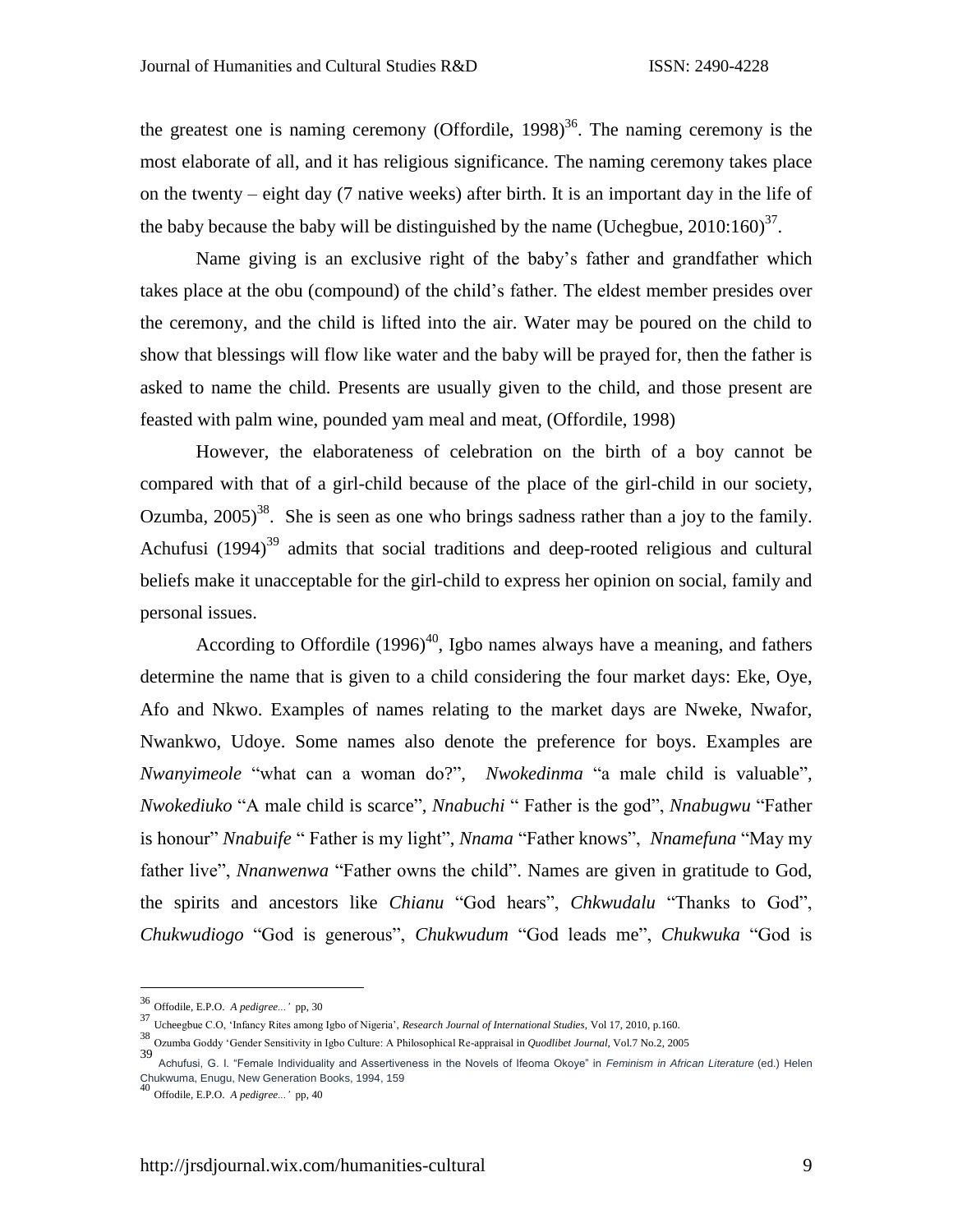mighty", *Chukwunonso* "God is ever near". They may be used to express certain basic ethical values or to convey some moral lessons. For example, *Ndubisi* "Life is supreme" and *Ndukaku* "life is greater than wealth".

The purpose of the study is to examine the influence of names on the girl-child.

### **1.6 Methodology**

#### **1.6.1 Research design**

The research design adopted in this study was a descriptive survey as a method of obtaining information from various persons to ascertain their views, opinions and perceptions regarding a situation, mainly through a questionnaire or personal interview ( www.sagepub.com/sites/default files/upm -binaries/43589-8.pdf)<sup>41</sup>. By using the design, the researcher was able to collect information from students in Anambra State University with a view of eliciting meanings from the names they are bearing.

### **1.6.2 Instrumentation**

Simple interview score sheets were used by the researcher to gather data for the study. In the first instance, the researcher requested all the year one 2011/2012 students in the Faculty of Arts to write down their Igbo names with its meaning. With a question: 'Which among the following factors influences the naming of a child?'. The criteria on which the selection was based are parental expectations, gender qualities and others such as kinship, material assets, toughness, strength, power, and greatness. The score sheet responses were based on the above question.

#### **1.6.3 Respondents**

The population consists of all the 2011/2012 year one students who attended Linguistics lectures.

#### **1.6.4 Data analysis**

 $\overline{a}$ 

Data were analyzed using frequencies.

### **1.6.5 Result and discussion**

<sup>41</sup> . Research Design and Data pp, 160 i[n www.sagepub.com/sitesdefaultfiles/upm-binaries/43589-8pdf,](http://www.sagepub.com/sitesdefaultfiles/upm-binaries/43589-8pdf) (accessed 12 August, 2015)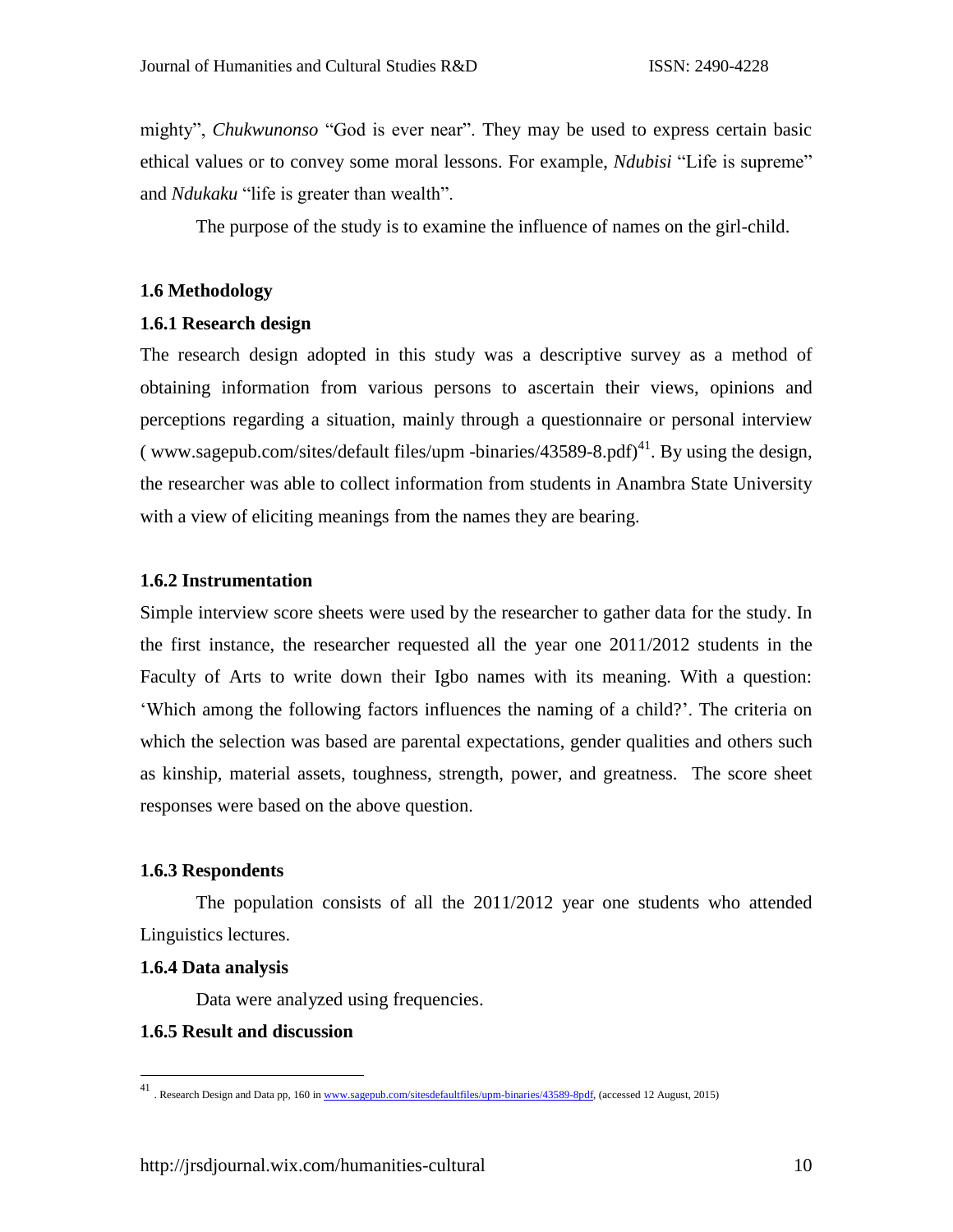| S/N            | <b>Factors that Influence Naming</b> | <b>Frequency</b> | Percentage $(\% )$ |
|----------------|--------------------------------------|------------------|--------------------|
|                |                                      | (Number)         |                    |
| 1a             |                                      |                  |                    |
|                | Parental expectations                | 95               | 47.5               |
|                |                                      |                  |                    |
| 1 <sub>b</sub> |                                      |                  |                    |
|                | Gender qualities                     | 75               | 37.5               |
|                |                                      |                  |                    |
| 1c             |                                      |                  |                    |
|                | Others (toughness, strength, power,  | 30               | 15.0               |
|                | greatness)                           |                  |                    |
|                |                                      |                  |                    |
|                |                                      |                  |                    |
|                | <b>Total</b>                         | 200              | 100%               |

# **1.6.6 Table 4: Description of Factors that Influence Naming**

Table I above shows that out of the 3 categories, parental expectations 95 (47.5%) capture an overwhelming majority of influence in naming. Followed by gender qualities (37.5%), the others (kinship, material assets, strength) had 30 (15%) and showed low significance.

## **1.7 Discussion**

# **1.7.1 Naming According to Parental Expectations**

The result in table 4 indicates that parental aspiration of the child is potent enough to make the girl-child aspire to become a mother who is conscious of her femininity. This was established by the large responses as observed in Table 4a (47.5%).

Examples are:

Table 5 Names that reflect Motherhood

| <b>Names</b> | <b>Meanings</b>        |
|--------------|------------------------|
| Nnebugo      | Mother is an adornment |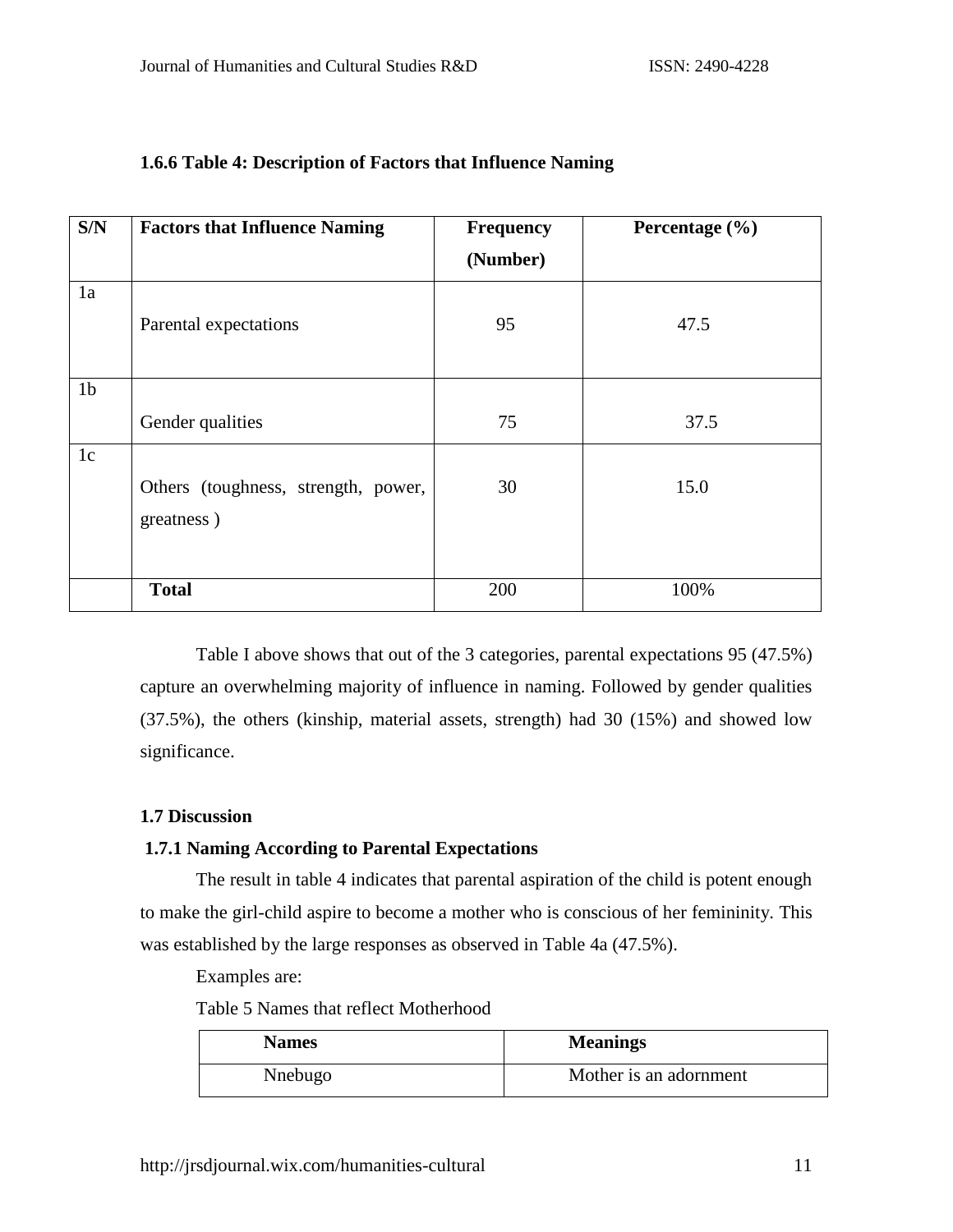| Nnebuihe    | Mother is important               |
|-------------|-----------------------------------|
| Nnebuogo    | Mother is a gift                  |
| Nnedinma    | Being a mother is good            |
| Nnediugwu   | Motherhood is the<br>of<br>source |
|             | prestige                          |
| Nnediuto    | Being a mother is pleasant        |
| Nnejinma    | Mother holds beauty               |
| Nnemeka     | Ever caring mother                |
| Nnemelie    | Motherhood has triumphed          |
| Nnenne      | Mother of my mother               |
| Nnenwkele   | Thanks are due to mothers         |
| Nneohe      | A mother is a nanny               |
| Nneoma      | A loving mother                   |
| Nnebuchi    | Mother is god-given               |
| Nnebuisi    | Nothing is more important than    |
|             | motherhood                        |
| Nwanyisonde | Mother is not the head of a       |
|             | family                            |
| Nwanyibuno  | The woman is the home             |

Table 6 Names that reflect the importance of a husband

| <b>Names</b> | <b>Meanings</b>                 |
|--------------|---------------------------------|
| Dibugwu      | husband is the<br>The<br>wife's |
|              | prestige                        |
| Dibuihe      | Husband is important            |
| Dibumma      | It is the husband that makes a  |
|              | woman beautiful                 |
| Dibugo       | A woman's glory lies in her     |
|              | husband                         |
| Dibuikem     | My husband is my strength       |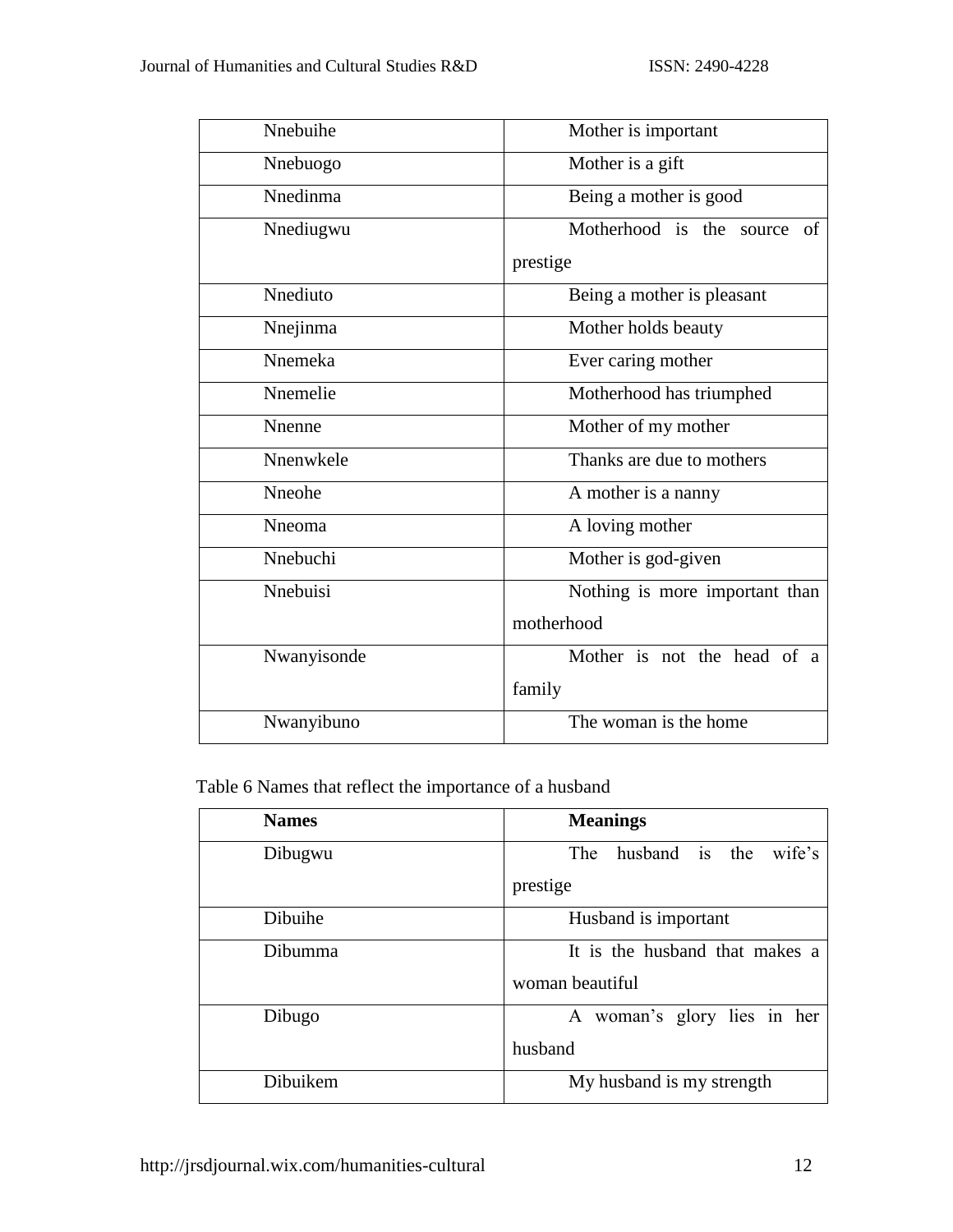| Didiuto | Having a husband is sweet |
|---------|---------------------------|

From the tables above, it is obvious that marriage and procreation have a pride of place in the Igbo land. This is in line with Ifeka (2003) who earlier pointed out that the traditional role of women is to bear children and take care of the domestic front. This simple research lends great evidence to the influence of naming. No wonder Ifeka  $(2003)^{42}$  emphasized that girls are cultured early for eventual marriage, because marriage, as far as Igbo culture is concerned, is a protective **amour** against disrespect and unwholesome remarks against her person, so every girl's desire is to get married. Similarly, Nwoye  $(2011)^{43}$  states that marriage in Igbo society is strictly for producing heirs and for the purpose of inheritance. Marriage, according to Nwoye (2011), has no age limit; therefore, a marriage agreement could be conducted when the girl child is born to ensure friendship among families involved and prevent bride price from any future suitor. This may be the reason why the girl child is given names which project the importance of marriage and husband to remind her of her gender roles and responsibilities. Again, the importance attached to marriage can be exemplified using Onyeka Onwenu's (a popular musician in Nigeria from Igbo land) brief stint with politics as a Chairmanship aspirant. She lamented that the decision to maintain her maiden name created a lot of confusion for her to the extent that even her marital status was questioned just because she retained her maiden name (Nwogu,  $2004$ )<sup>44</sup>. In the same way, Okemgbo et al  $(2002)^{45}$  observe that women's economic status are seen as a by-product of the achievement of their husbands since men control, dominate and distribute resources according to their fancies. Therefore, bearing such names above, women tend to have less imagination, less ambition, and a greater apprehension that they will not succeed without their husbands (Obiefuna,  $2010<sup>46</sup>$ . Names thus influence the life of a girl-child because names determine the behavior of the bearer, (Ayekum, 2006:20). This is well summed up

 $^{42}$  Ifeka, O. R , Womanhood...' pp.12

<sup>43</sup> Nwoye Chinwe 'Igbo Cultural and eligious Worldview: An Insiders Perspective, *International Journal of Sociology and Anthropology,* Vol.3, No 9 September 2011 p.310 44

Nwogu V., 'Chief Onyeka Onwenu' in *Women, Marginalization and Politics in Nigeria.* J.Ibrahim and A. Salihu (eds), 2004, p.245

<sup>45</sup> Okemgbo Christain, Adekunbi Omideyi and Cliffod Odimegwu 'Prevalence, Patterns and Correlates of Domstic Violence in Selceted Igbo Communities of Imo State Nigeria' *African Journal of Reproductive Health* ,Vol.6 No.2 2002 pp101

<sup>46</sup>Obiefuna B.A, 'Envisioning...' pp, 182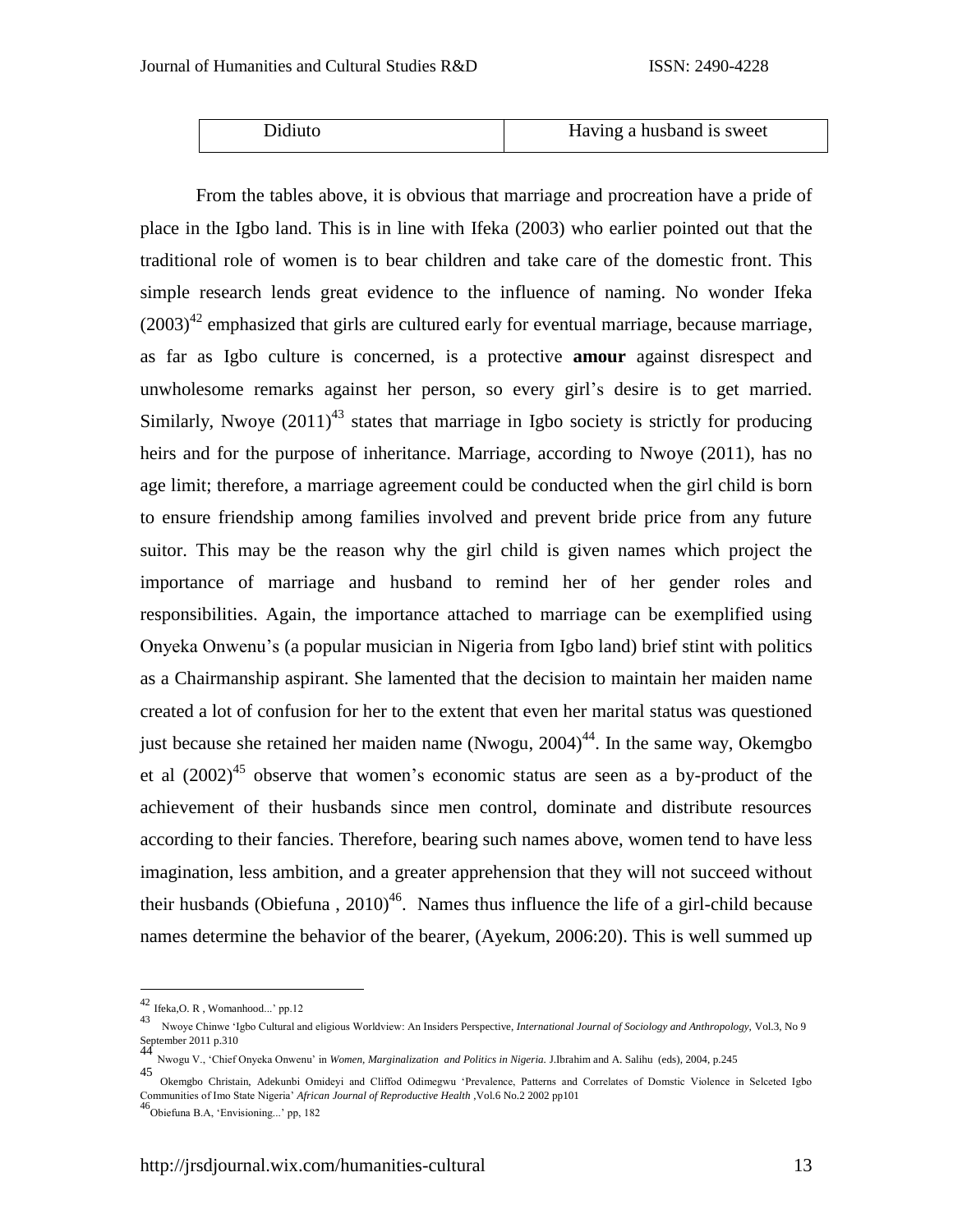by Cleverland (1968:48) as cited in Oluikpe (2004:385)<sup>47</sup> who reported a dialogue between Alexander the Great and one of his erring soldiers who is his namesake. Alexander the Great warned the erring soldier that he should either change his name or change his ways. This implies that those called Alexander are serious minded and industrious people. Therefore, names spur on the bearers to deserve their name. Pelham et al (2002) as cited by Abel (2010)<sup>48</sup> maintain that names do in fact influence important life outcomes, including career choice. Names influence not only the decision to become a doctor but also the medical specialty doctors decide to practice. The Opinion of Abel (2010) is in agreement with the observation made by the Federal Ministry of Women Affairs, as claimed Abuja  $(2004)^{49}$  who stated that names influence an individual greatly. Correspondingly, Mbonu  $(2010:70)^{50}$  observes that certain female names remain connected to structures that perpetuate women's subordination in the Igbo society, unlike the names were given to men which show them as being superior (Ezeanya,  $1976:106$ )<sup>51</sup>. Examples of such names are:

| <b>Names</b>   | <b>Meanings</b>                |
|----------------|--------------------------------|
| Nnabuike       | My father is my strength       |
| <b>Nnachem</b> | My father protects me          |
| Nnadinsopulu   | Father deserves respect        |
| Nnaku          | Wealthy father                 |
| <b>Nnamala</b> | Father knows the traditions of |
|                | the people                     |
| Nnanedu        | <b>Father leads</b>            |
| Nnanwenwa      | Father owns the children       |
| Nnanyelude     | Father gives fame              |
| Nnaezumako     | Father has taught me wisdom    |

Table 7: Names that reflect the perception of the male child in the Igbo society

<sup>47</sup> . Oluikpe, B 'Igbo Personal Names: A Generalized, Pragmatic Interpretation' in Kola Owolabi and Ademola Dasylva (eds) *Forms and Functions of English, and Indigenous Language*, Ibadan, Group Publishers, 2004, pp. 385

<sup>48</sup> Abel E., ' Influence ...' pp, 65

<sup>49</sup> . Federal Ministry of Women Affairs, 2009 Abuja, p.150.

<sup>50</sup> Mbonu, Caroline N. *Handmaid: The Power of Names in Theology and Society* Eugene, Oregon: Wipf and Stock, 2010, pp. 70.

<sup>51</sup> Ezeanya S.N 'Dignity of Man in the Traditional Religion of Africa' , *Unpublished Article.* University of Nigeria, Nsukka, 1976, pp.106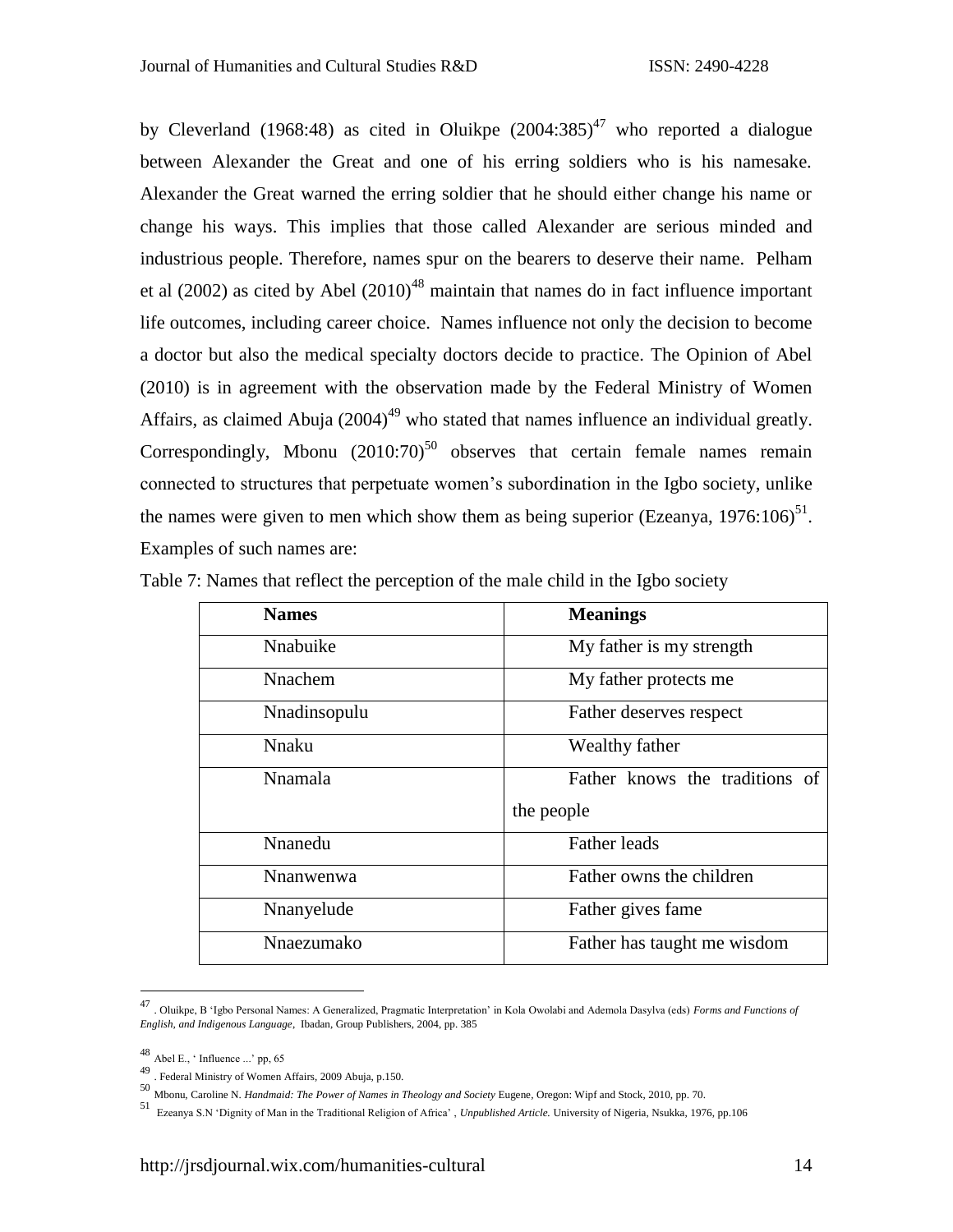From Table 6 names above, it is obvious that the male child is seen as the one who is knowledgeable and deserves respect through the names he bears. These perceptions are captured in Achufusi  $(1994:159)^{52}$  who posits that boys are made to see themselves as superior, stronger, more important and indispensable. Unlike the names were given to girls which make them see their sex-oriented functions which are marriage, childbearing and rearing because it is the only avenue for them to earn prestige and respect, (Okemgbo et al,  $2002)^{53}$ .

## **1.7.2 Naming according to Gender Qualities**

Cao  $(2010)^{54}$  observes that gendered naming contributes to the gender identities and gender roles as observed in Table 4. Female identity is coupled with her physical appearance and gentle disposition. Even though the response was low, it was observed that gender qualities are important in understanding the traditional belief of Igbo. One of such gender roles is instilling beauty consciousness in the girl-child by applying eyepencil on her eyelids, plaiting her hair, applying all kinds of creams to make her tender and attractive. This is supported by these examples:

| <b>Names</b>  | <b>Meanings</b>                      |
|---------------|--------------------------------------|
| Nwamma        | A beautiful girl child               |
| Adabuaku      | Daughter is wealth                   |
| Adoma         | A good girl                          |
| <b>Ifeoma</b> | Beautiful thing                      |
| Nwanyiudo     | A woman of peace                     |
| <b>Nwaola</b> | A beautiful girl-child               |
| Obiamaka      | A gentle and good natured girl-child |
| Obioma        | A girl child that has a good heart   |
| Ochomma       | A girl is a beauty seeker            |

Table 8: Names that reflect gender qualities

<sup>52</sup> Achufusi, G. I. "Female...'159

<sup>53</sup> Okemgbo Christain, Adekunbi Omideyi and Cliffod Odimegwu 'Prevalence,...' pp 182

<sup>54</sup> Cao, G, 'Shall I Name her "Wisdom" or "Elegance"? Naming in China' *Name: Journal of Onomastics,* Vol. 59, No.2 1 September 2011, p.164.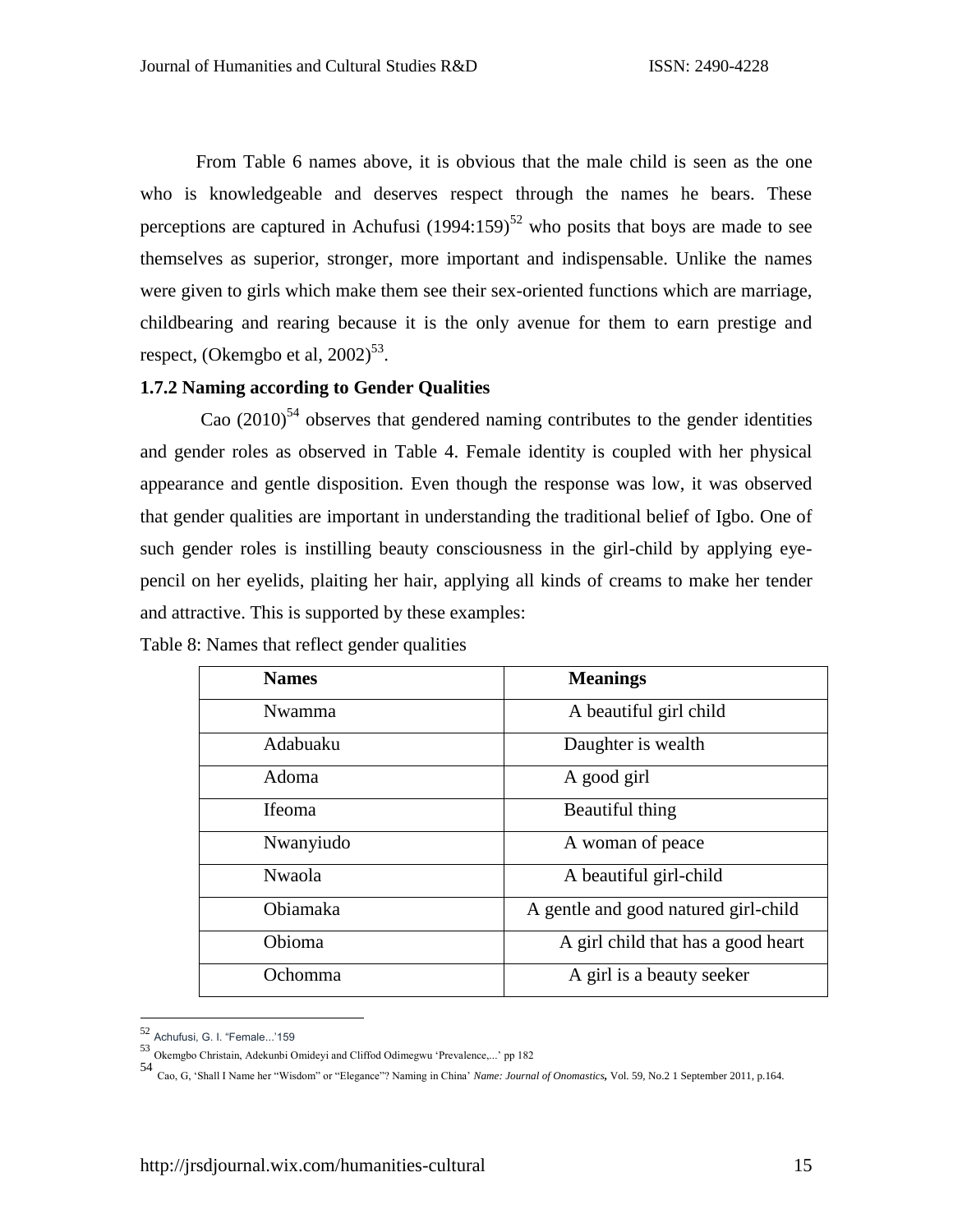| Ogo             | Kind girl                                  |
|-----------------|--------------------------------------------|
| Agbomma         | A strikingly beautiful female child        |
| Agwabummanwanyi | Good character is the beauty of a<br>woman |
| Ahumma          | Beautiful body                             |
| Adabuaku        | A daughter brings wealth                   |

From Table 8 above, it is obvious that the girl child is given names which will project the feminine feature which is beauty and also portray her as a source of wealth to the family through the paying of bride-price now known as bride-wealth during the marriage (Isiugo-Abanihe,  $1995:151$ )<sup>55</sup>. This is contrary to the names were given to the male child. The male child is given names which extol manliness and braveness. Such names are:

Table 9: names showing the gender attributes of the males child

| <b>Names</b> | <b>Meanings</b>                    |
|--------------|------------------------------------|
| Odum         | A brave man                        |
| Odogwu       | A warrior                          |
| Odumegwu     | A feared person                    |
| Offor        | sacred tree with<br>spiritual<br>A |
|              | authority                          |
| Okosisi      | A mighty tree that provides a      |
|              | shade                              |

The names in Tables  $8 \& 9$  above depict the position of men and women in the Igbo society. Names associated with the male child shows him to be a brave and fearless individual while the female is portrayed as being beauty consciousness and cool-headed. This is in line with Onukawa  $(2000)^{56}$  who earlier stated that male names are associated with greatness while female names are associated with dainty issues which make them

 55 . Isiugo Abanibe, Ebigbola J.A, Adewuyi, 'Urban...' pp 485

<sup>56</sup> Onukawa M.C., 'The Chi...' pp,107, 108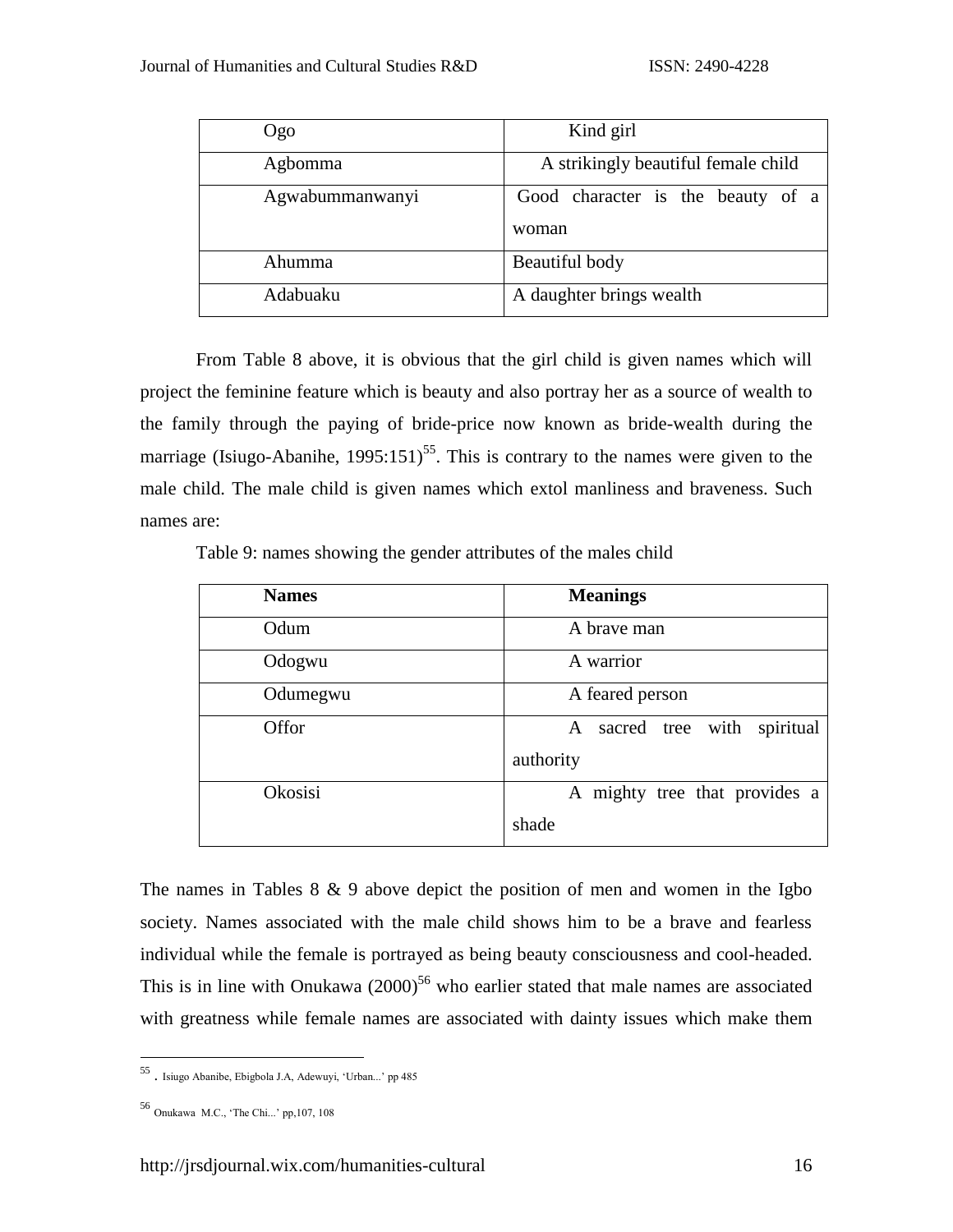seen as the enjoyer of wealth which is why women are called *Oriaku* 'a woman who enjoys the wealth of her husband' (Ozumba,  $2005$ )<sup>57</sup>. Similarly, Ashley (1996) earlier stated that personal names disclose social values and expectations of the parents from the child. This fact gives credence to Choge  $(2006)^{58}$  who asserts that culture has great influence on naming in Africa. Above all, the names given to male children show the place of the male child in the Igbo society as the head of the home.

## **1.7.3 Naming according to Strength, Power, Greatness, Toughness**

Surprisingly, it was observed that a low percentage response identifying strength, power, and toughness was recorded in Table 4c above. Such virtues are accorded to men and rarely to women. This is well summed up by Okonji (1975) as cited by Ifeka (2003:23)<sup>59</sup> that women are "a deprived group, incapable of giving focus and direction to cultural development, of low status, economically dependent on men, with few legal rights and no political responsibilities". An example of names given to women in respect to the belief is *Nwanyimeole* "what can a woman do?" and *Agunwanyi* "a strong woman". However, names depicting strength, power, greatness and toughness are abundant for the male child and extremely few for the girl child. Such as:

| <b>Names</b> | <b>Meanings</b>             |
|--------------|-----------------------------|
| Agu          | Strong fighter              |
| Agubuzo      | The lion that leads the way |
| Agudiegwu    | A courageous man            |
| Agueze       | A brave son of a king       |
| Akaogu       | War leader                  |
| Akpu         | A powerful man              |
| Aguiyi       | A brave man                 |
| Agujiobi     | Lion hearted                |

Table 10: Names that reflect strength, power, greatness and toughness for the male child

<sup>57</sup> Ozumba Goddy 'Gender ...

<sup>58</sup> Choge, S, 'Towards...' pp.1

<sup>59</sup> Ifeka,O. R , Womanhood...' pp.12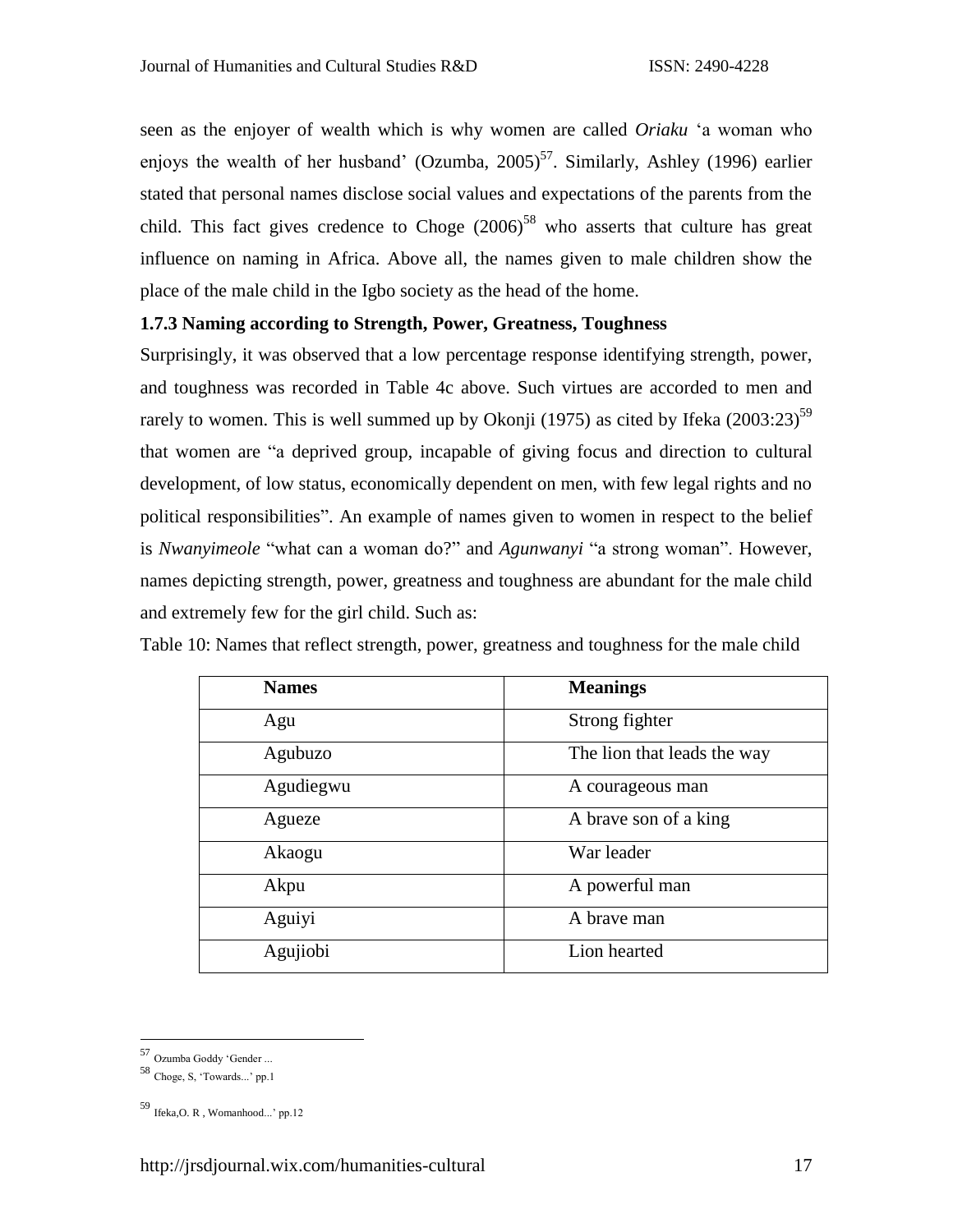From the names above, it is obvious that the girl child is considered to be fickle and weak, therefore, cannot bear such names which may be the cause of subjugation of the Igbo woman. Abel (2010)<sup>60</sup> earlier stated that names influence the behavior, attitude, and emotion of the bearer. No wonder the male child assume the first place in everything because of the name he bears. But for the girl child, she bears names that portray her as weak and immature which is why she is being subjected to all manner of violence by the men.

### **1.8 Recommendations**

Based on the findings of the study, the following recommendations are made:

- 1. Seminars and workshops should be organized to sensitize the girl-child on the need to overcome parental aspirations of becoming a beautiful housewife. They should agitate to be empowered educationally, socially, and economically.
- 2. Names communicate wishes and dreams of the name given; therefore, parents should begin at an early age to counsel the girl-child on the need to model her life towards some successful women academic like Prof. Aku Anagbogu, Prof. Alice Ndu, and Prof. Alele William
- 3. Names reflect the attitude and belief of a culture. Certain cultural practices like male preference and early marriage need to be improved upon to enable the girlchild to become empowered.
- 4. Future research needs to continue in this line of inquiry to investigate further in other areas of naming which may hinder the girl-child from enhancement and empowerment.

It is, therefore, crucial that campaign on re-orientation of gender issues be embarked upon to counter negative perception of names by the girl-child for the attainment of gender equality in areas of education, health, agriculture, and commerce.

## **1.9 Conclusion**

 $\overline{a}$ 60 Abel , E 'Influence of ...' pp,  $65$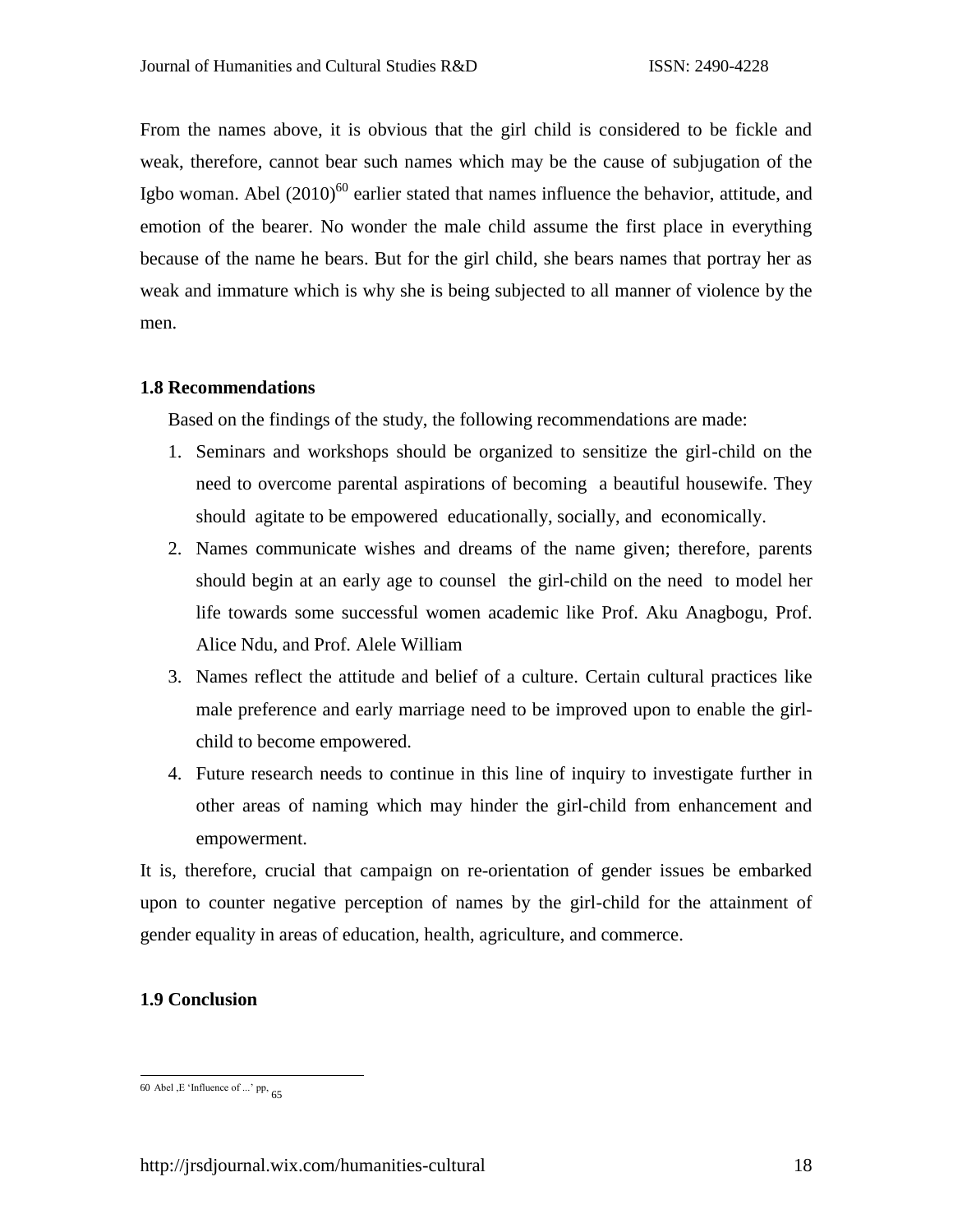The study investigated Igbo anthroponyms and the challenges of the girl-child. Based on the findings, the following conclusion is drawn. Igbo personal names demonstrate and capture the culture and philosophy of the people. From the names studied, it is evident that names give information about the people, their belief, history and their universe. Igbo names express the aspirations of the parents for their children, and it is made known through the names they give. Igbo names express joy, sorrow, cultural factors, and wealth which control an individual's destiny.

Traditional names are important in the modern Igbo society because of the gradual loss of the culture through Christianity and modernization. In some parts of Igboland, Christianity and modernization have taken the better part of such communities. People do not want to be associated with any form of traditional names, some have converted to Christianity and so have given up their names. Those called *Nwanyioma* 'a good-natured woman", *Nwanyiudo "*a woman of peace", *Nwamma* 'a child of beauty" have taken up Christian names like *Chioma* "God is good", *Chukwubudo* "God bring peace" and *Chukwubumma* "God is beauty itself" a name.

Lack of communication with the outside world by the communities influences gender exclusion in Igbo homes. This implies that the higher level of lack of communication in those communities, the lower the level of gender inclusion. Positive communication exposes to sharing ideas, feelings and opinions. Men will begin to see the positive side of the names the girl child bears and appreciate her as the one who is capable of undertaking difficult tasks just to the men. Women will now be allowed to participate in decision-making at home and at the community level. Communication is fundamental for unity and gender inclusiveness. It means that men and women can interact honestly, express their feelings and be patient enough to listen to each other. This will breed unity, confidence in marriage and improve the overall performance of the female gender in the society.

Additionally, when people give up their traditional name, some important values are lost. Parents who give their children names associated with husband and motherhood do so in order to instill the need for their girl child to get married and stay married. In Igboland, it is believed that when a girl child is bestowed with such a name, divorce will never cross such a child's mind. This may be the reason why the divorce rate is low in the